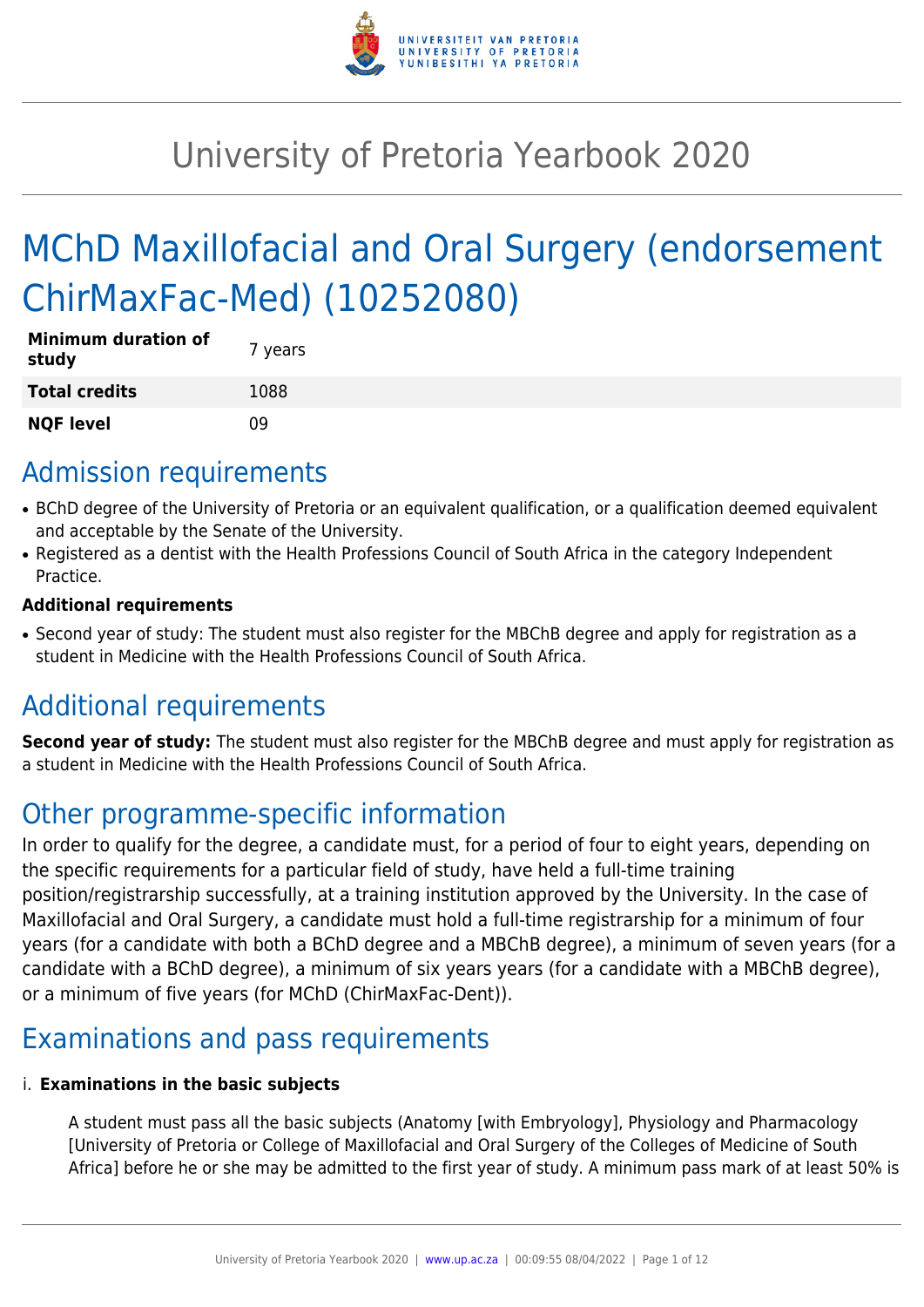

required in all examinations for the University of Pretoria and College of Maxillofacial and Oral Surgery and a minimum pass mark of 65% from another tertiary institution (see also the General Regulations).

#### ii. **Examinations in the subsidiary (intermediary) subjects**

(The minimum pass mark is 50%.)

- a. For the endorsement Maxillofacial Surgery-Medicus, a student has to pass in Principles of surgery in the year of study as indicated, before he or she may continue with the programme.
- b. A student has to pass in Applied oral pathology at least two and a half years prior to the examination in his or her major subject.

These subsidiary subjects may be passed at the University of Pretoria or the College of Maxillofacial and Oral Surgery of the Colleges of Medicine of South Africa.

iii. If a student fails any of the subsidiary subjects Principles of surgery or Applied oral pathology, the relevant head of department may recommend that he or she be admitted to a second examination.

#### iv. **Examination and evaluation in the major subject**

- a. If a student fails his or her major subject, the student has to reapply for admission to the final examination of the College of Maxillofacial and Oral Surgery of the Colleges of Medicine of South Africa.
- b. In the light of the fact that a postgraduate student may repeat an examination in any subject only once, a student who fails a second examination, will have to discontinue the programme.
- c. If a student has been admitted to a second examination in the major subject, the relevant head of department will determine whether he or she should vacate the registrarship at the end of the training period. The student has to vacate the registrarship immediately after the second examination has been completed.
- d. Subminimum: A student must obtain a subminimum of 60% in the clinical section (operation and short cases) of the examination, with a subminimum of 50% in all the other sections for the master's degree. He or she must also comply with the requirements regarding the number of operation procedures performed in each section, as required by the relevant head of department. A final mark of at least 50% is required in order to pass in a subject.
- e. In addition to the stipulations already mentioned, the student must submit and pass a mini-dissertation (endorsement Maxillofacial Surgery-Med) or a dissertation (endorsement Maxillofacial Surgery-Dent), on an approved topic related to the major subject and submit a manuscript as required (see also the General Regulations). A complete record of operations (as a logbook) must also be submitted.

(v) The master's degree can only be conferred after the National Professional Examination [FCMFOS(SA)] has been passed (as this master's degree and the Fellowship may be used as an interwoven final equivalence examination).

# Exemption

Exemption may be granted by the Dean, on the recommendation of the relevant head of department by virtue of comparable training and/or experience in terms of the requirements of School Regulations, with the proviso that exemption from the examination and evaluation in the major subject may not be granted.

**Please note**: The regulations of the Health Professions Council of South Africa, as published in the Government Gazette No. 4631 of 11 January 1991 – Notice No. R.40 (as amended), will be used as a criterion in determining the period of exemption.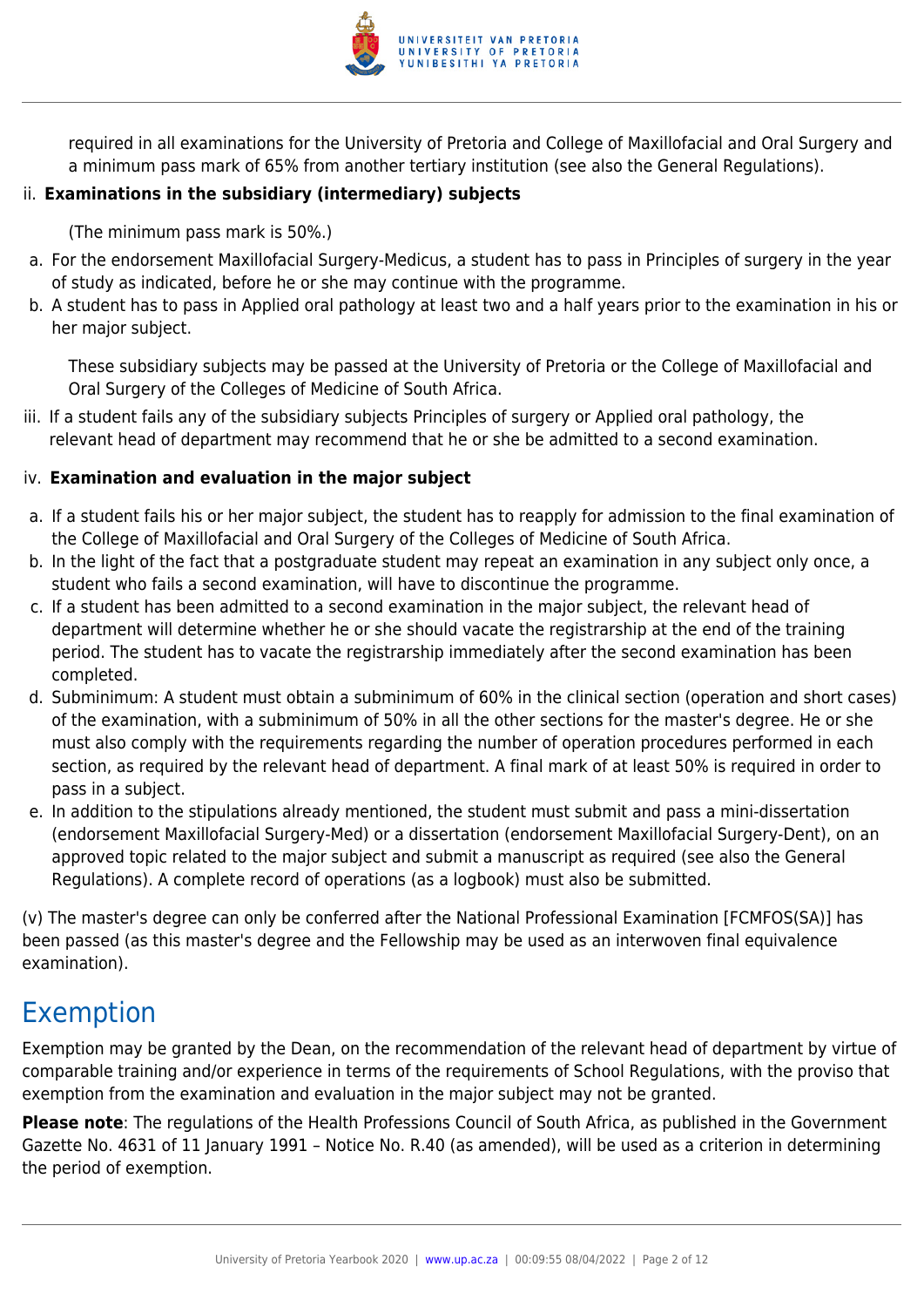

## Pass with distinction

A student who obtains a final mark of at least 75% (on the first attempt) in the major subject, qualifies to obtain the degree with distinction.

# General information

- 1. The content of the basic subjects, subsidiary subjects and attendance courses will be determined by the relevant head of department in consultation with the head of the department at Dentistry or Medicine.
- 2. General information concerning content and extent of the basic and subsidiary subjects is available at the relevant department.
- 3. Students have to ensure that certificates of satisfactory preparation are acquired in all the attendance courses.

#### **Maxillofacial and Oral Surgery**

#### **Major subject:**

Maxillofacial and oral surgery: Experience is acquired through practical and clinical training and supplemented by seminars, discussions, papers and research. Diagnosis, planning, surgical and secondary treatment of diseases, injuries and defects of the human mouth, jaws, face and related structures.

#### **Subsidiary (intermediary) subject:**

Principles of surgery: Instruction mainly by the departments of Surgery (and its divisions), Neurosurgery, Otorhinolaryngology, Ophthalmology and Family Medicine. This training takes place over nine months. Instruction in the subsidiary subject:

Principles of surgery:

#### **Endorsement ChirMaxFac-Med BVC 806**

General Surgery (including Paediatric Surgery): 2 months Intensive Care: 2 months Neurosurgery: 2 months Ophthalmology: 1 month Otorhinolaryngology: 1 month Plastic Surgery: 1 month Applied Oral Pathology: 3 months

#### **Endorsement ChirMaxFac-Dent BVC 807**

Distress Unit (Family Medicine): 1 month General Surgery (including Paediatric Surgery): 1 month Intensive Care: 2 months Neurosurgery: 2 months Ophthalmology: 1 month Otorhinolaryngology: 1 month Plastic Surgery: 1 month Applied Oral Pathology: 3 months

#### **General information concerning the endorsements ChirMaxFac-Med and ChirMaxFac-Dent**

- 1. A candidate with a BChD or BDS degree should preferably enrol for the MChD(ChirMaxFac-Med) programme.
- 2. Permission is granted to a student for (ChirMaxFac-Med) to register simultaneously for the postgraduate and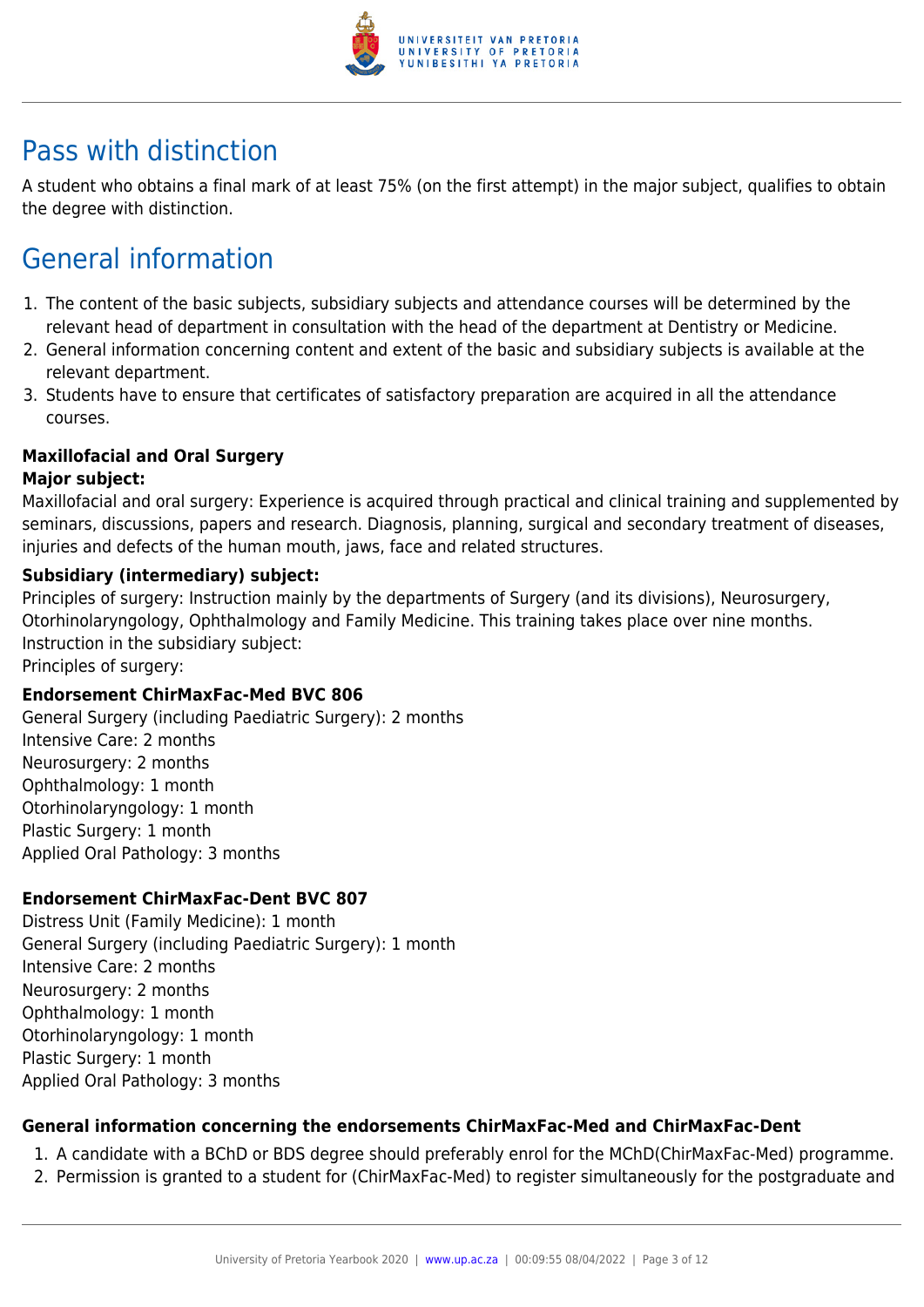

undergraduate programmes as applicable. At the end of the programme the student will have complied with all the requirements for the BChD, MBChB and MChD degrees.

- 3. The content of the basic and subsidiary (intermediary) subjects and attendance courses will be determined by the relevant head of department, in consultation with the Department of Maxillofacial and Oral Surgery.
- 4. Basic and subsidiary (intermediary) subjects: Acknowledgement of basic and/or subsidiary (intermediary) subjects may be granted if all the particular subjects have already been passed at an approved institution such as the Colleges of South Africa (College of Maxillofacial and Oral Surgery) as recommended by the relevant head of department.
- 5. Pharmacology as a basic subject has to be passed as a prerequisite before the first year of study, should all other basic subjects be acknowledged by an approved institution.
- 6. Instruction in the major subject extends over a minimum period of three years, of which the first year mainly concentrates on minor oral surgery.
- 7. A student for the endorsement ChirMaxFac-Med can only fulfil his or her clinical obligations in Principles of Surgery after he or she has complied with the requirements for the MBChB degree, as well as having completed the Certificate for Advanced Trauma Life Support (ATLS) (before commencing the registrarship).
- 8. The instruction in the last two years in the major subject takes place only after having successfully completed the subsidiary subjects.
- 9. The first year of registrarship is acknowledged as an additional year of experience for Medicine and Dentistry if the training in Maxillofacial and Oral Surgery is discontinued. However, a student who discontinues one of the subjects must resign from the registrarship immediately.
- 10. The basic subjects for Maxillofacial and Oral Surgery (endorsements ChirMaxFax-Med and ChirMaxFac-Dent) are identical.
- 11. The requirements for the major subject are: Submission of a mini-dissertation (endorsement ChirMaxFac-Med) and a dissertation (endorsement ChirMaxFac-Dent), a letter from an appropriate journal editor, acknowledging receipt of the draft manuscript, surgical portfolio (logbook) with minimum cases treated per surgical section, a prescribed summary of case reports, any publications, research abstracts, examination in a surgical procedure and examination in patient short cases conducted under examination conditions.
- 12. A student may only proceed with the final FC MFOS (SA) examination after fulfilling the requirements for the MChD(ChirMaxFac-Med or -Dent) as stipulated in 11. above.
- 13. The MChD(ChirMaxFac-Med or -Dent) may only be awarded after successfully passing the final examination for the FC MFOS (SA).
- 14. Costs or fees for any examination(s) and registration at the Colleges of Medicine of South Africa have to be met by the student.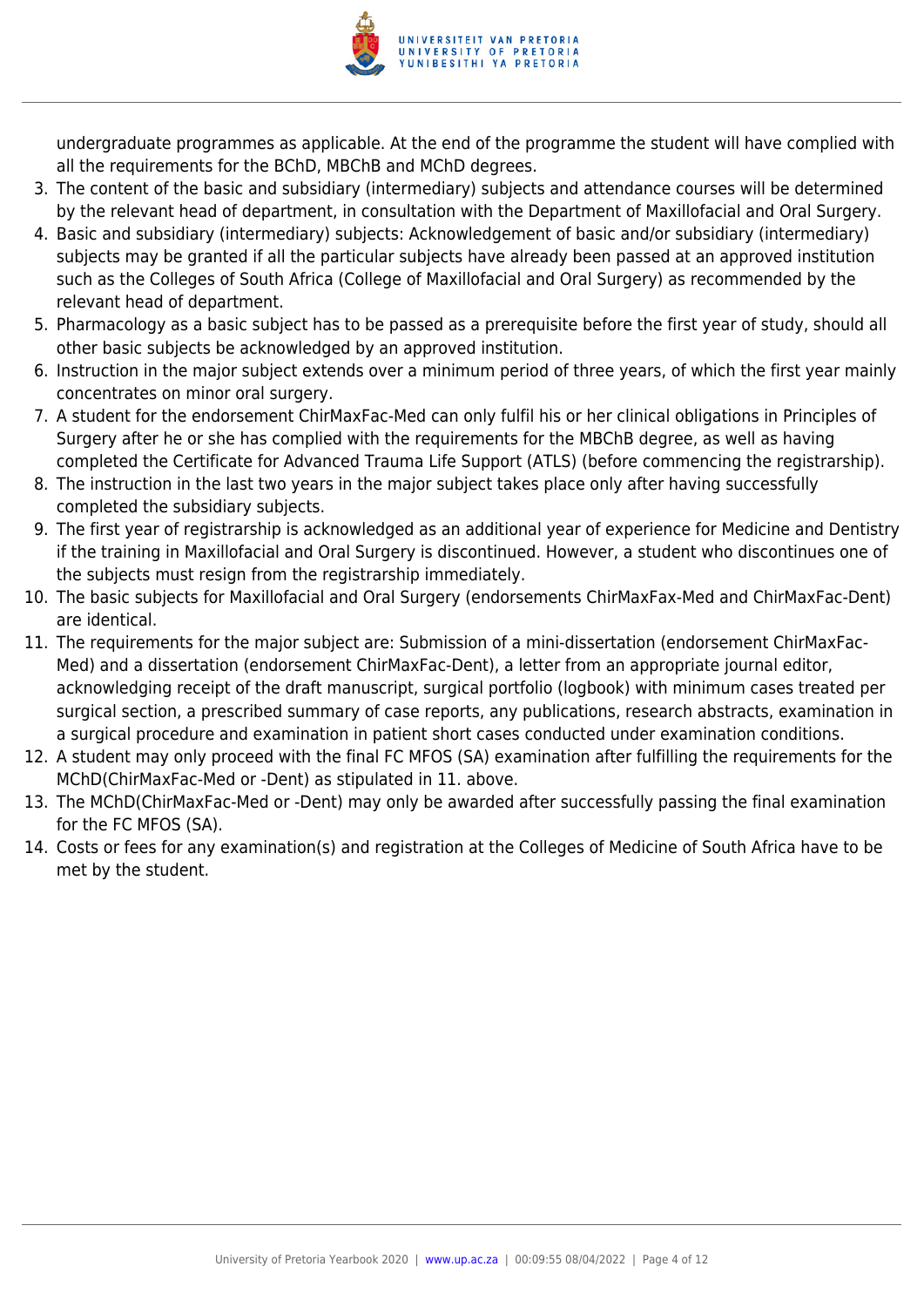

**Minimum credits: 856**

### **Core modules**

#### **Anatomy 870 (ANA 870)**

| <b>Module credits</b>         | 36.00                          |
|-------------------------------|--------------------------------|
| <b>Prerequisites</b>          | No prerequisites.              |
| <b>Language of tuition</b>    | Module is presented in English |
| <b>Department</b>             | Anatomy                        |
| <b>Period of presentation</b> | Year                           |

### **General pathology 808 (APA 808)**

| <b>Module credits</b>         | 24.00                          |
|-------------------------------|--------------------------------|
| <b>Prerequisites</b>          | No prerequisites.              |
| Language of tuition           | Module is presented in English |
| <b>Department</b>             | Anatomical Pathology           |
| <b>Period of presentation</b> | Year                           |

### **Ethics and human rights 800 (EHR 800)**

| <b>Module credits</b>         | 0.00                           |
|-------------------------------|--------------------------------|
| <b>Prerequisites</b>          | No prerequisites.              |
| Language of tuition           | Module is presented in English |
| <b>Department</b>             | <b>School of Dentistry</b>     |
| <b>Period of presentation</b> | Year                           |

### **Pharmacology 806 (FAR 806)**

| <b>Module credits</b>         | 36.00                          |
|-------------------------------|--------------------------------|
| <b>Prerequisites</b>          | No prerequisites.              |
| <b>Contact time</b>           | 1 discussion class per week    |
| <b>Language of tuition</b>    | Module is presented in English |
| <b>Department</b>             | Pharmacology                   |
| <b>Period of presentation</b> | Year                           |
| <b>Module content</b>         |                                |

\*Attendance module only

#### **Physiology 806 (FSG 806)**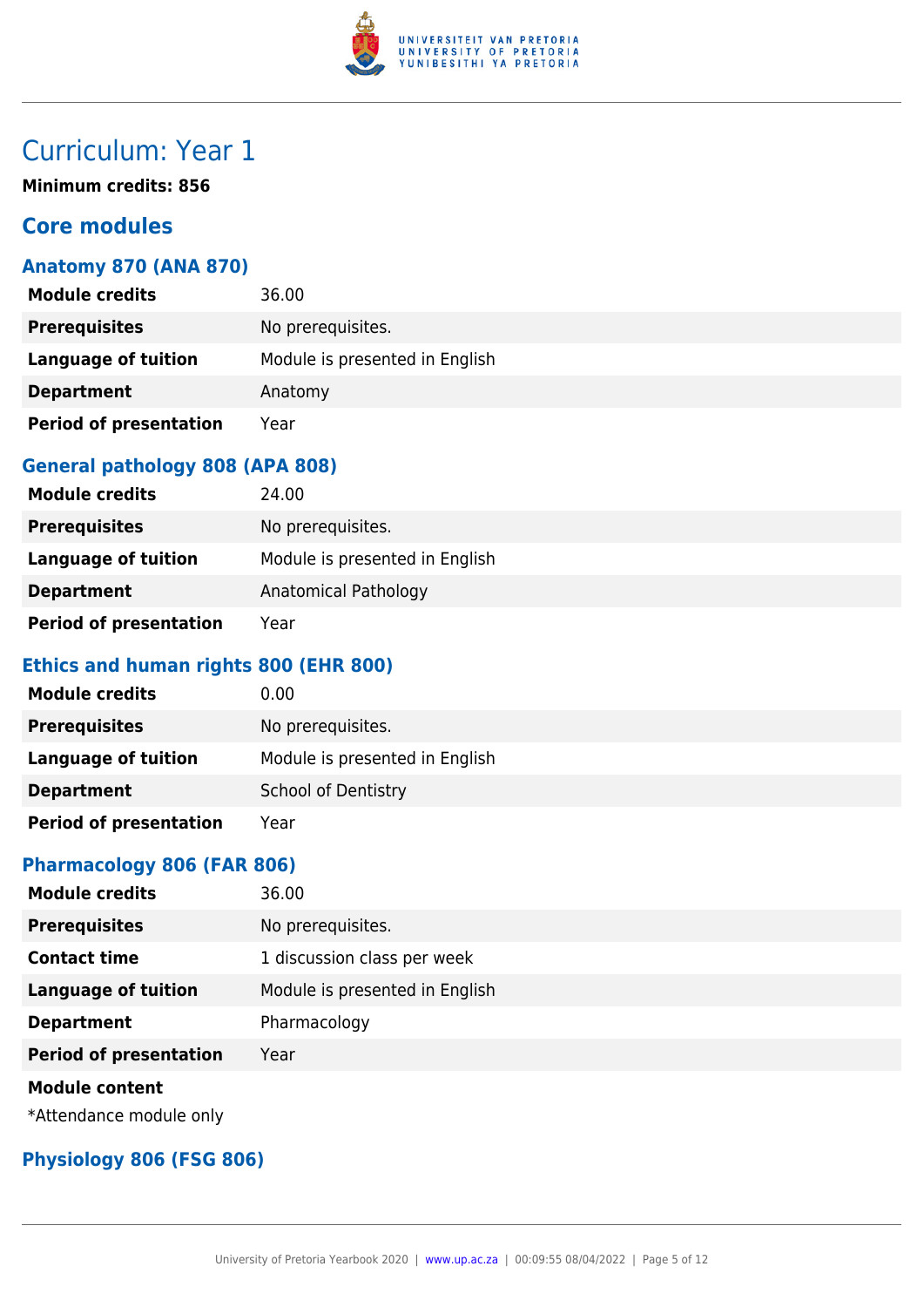

| <b>Module credits</b>         | 36.00                          |
|-------------------------------|--------------------------------|
| <b>Prerequisites</b>          | No prerequisites.              |
| Language of tuition           | Module is presented in English |
| <b>Department</b>             | Physiology                     |
| <b>Period of presentation</b> | Year                           |

#### **Maxillo-facial and oral surgery 802 (KGM 802)**

| <b>Module credits</b>         | 700.00                                          |
|-------------------------------|-------------------------------------------------|
| <b>Prerequisites</b>          | No prerequisites.                               |
| <b>Contact time</b>           | 1 discussion class per week, 1 seminar per week |
| <b>Language of tuition</b>    | Module is presented in English                  |
| <b>Department</b>             | Maxillo Facial and Oral Surgery                 |
| <b>Period of presentation</b> | Year                                            |

#### **Oral Pathology 805 (MPG 805)**

| <b>Module credits</b>         | 24.00                           |
|-------------------------------|---------------------------------|
| <b>Prerequisites</b>          | No prerequisites.               |
| <b>Contact time</b>           | 1 discussion class per week     |
| <b>Language of tuition</b>    | Module is presented in English  |
| <b>Department</b>             | Oral Pathology and Oral Biology |
| <b>Period of presentation</b> | Year                            |

### **Applied research methodology 802 (TNM 802)**

| <b>Module credits</b><br>0.00         |                                |
|---------------------------------------|--------------------------------|
| Language of tuition                   | Module is presented in English |
| <b>Department</b>                     | Health Sciences Deans Office   |
| <b>Period of presentation</b><br>Year |                                |

#### **Module content**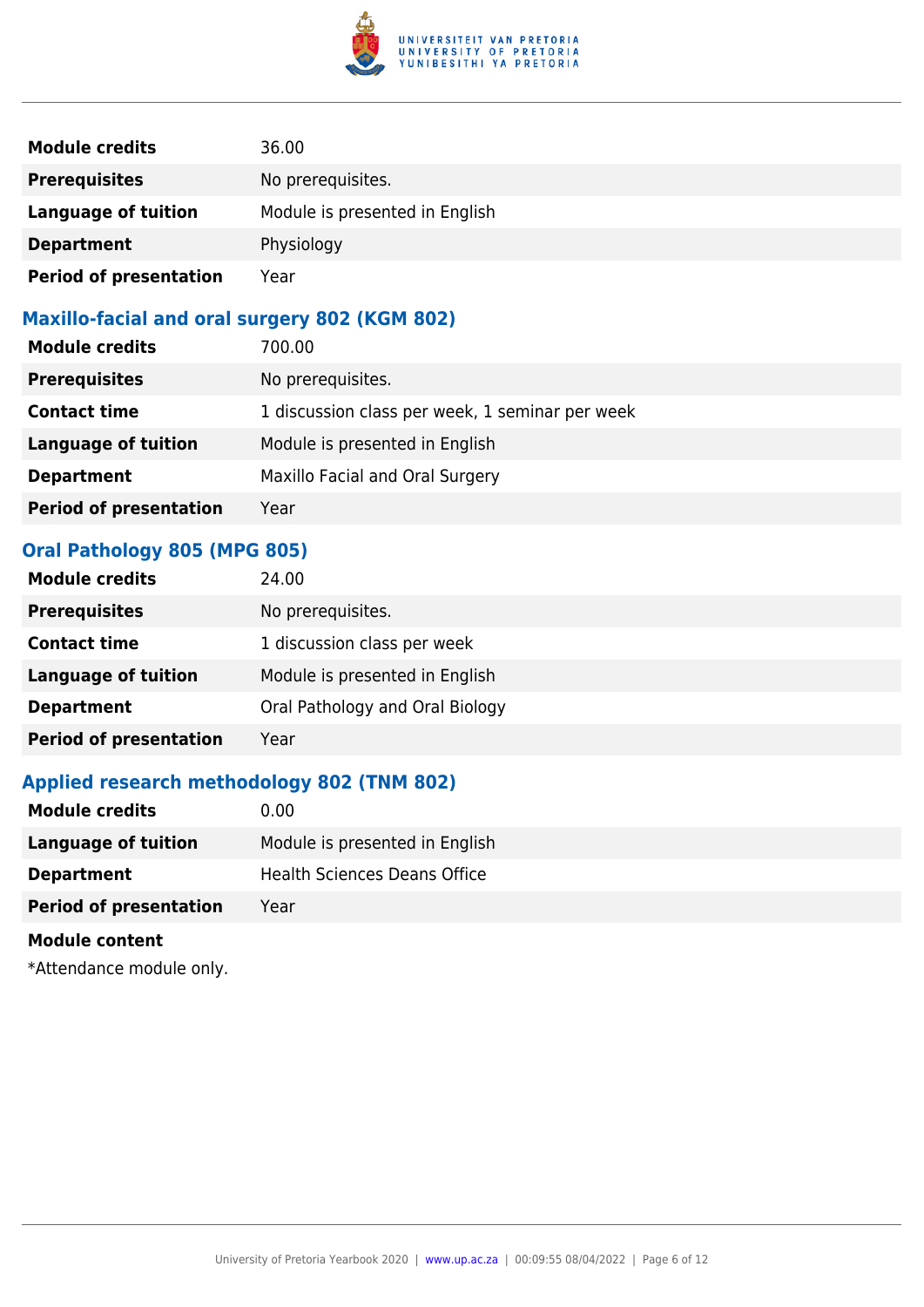

**Minimum credits: 700**

### **Core modules**

#### **Ethics and human rights 800 (EHR 800)**

| <b>Module credits</b>         | 0.00                           |
|-------------------------------|--------------------------------|
| <b>Prerequisites</b>          | No prerequisites.              |
| <b>Language of tuition</b>    | Module is presented in English |
| <b>Department</b>             | <b>School of Dentistry</b>     |
| <b>Period of presentation</b> | Year                           |

#### **Maxillo-facial and oral surgery 802 (KGM 802)**

| <b>Module credits</b>         | 700.00                                          |
|-------------------------------|-------------------------------------------------|
| <b>Prerequisites</b>          | No prerequisites.                               |
| <b>Contact time</b>           | 1 discussion class per week, 1 seminar per week |
| <b>Language of tuition</b>    | Module is presented in English                  |
| <b>Department</b>             | Maxillo Facial and Oral Surgery                 |
| <b>Period of presentation</b> | Year                                            |

#### **Applied research methodology 802 (TNM 802)**

| <b>Module credits</b>         | 0.00                           |
|-------------------------------|--------------------------------|
| Language of tuition           | Module is presented in English |
| <b>Department</b>             | Health Sciences Deans Office   |
| <b>Period of presentation</b> | Year                           |
|                               |                                |

#### **Module content**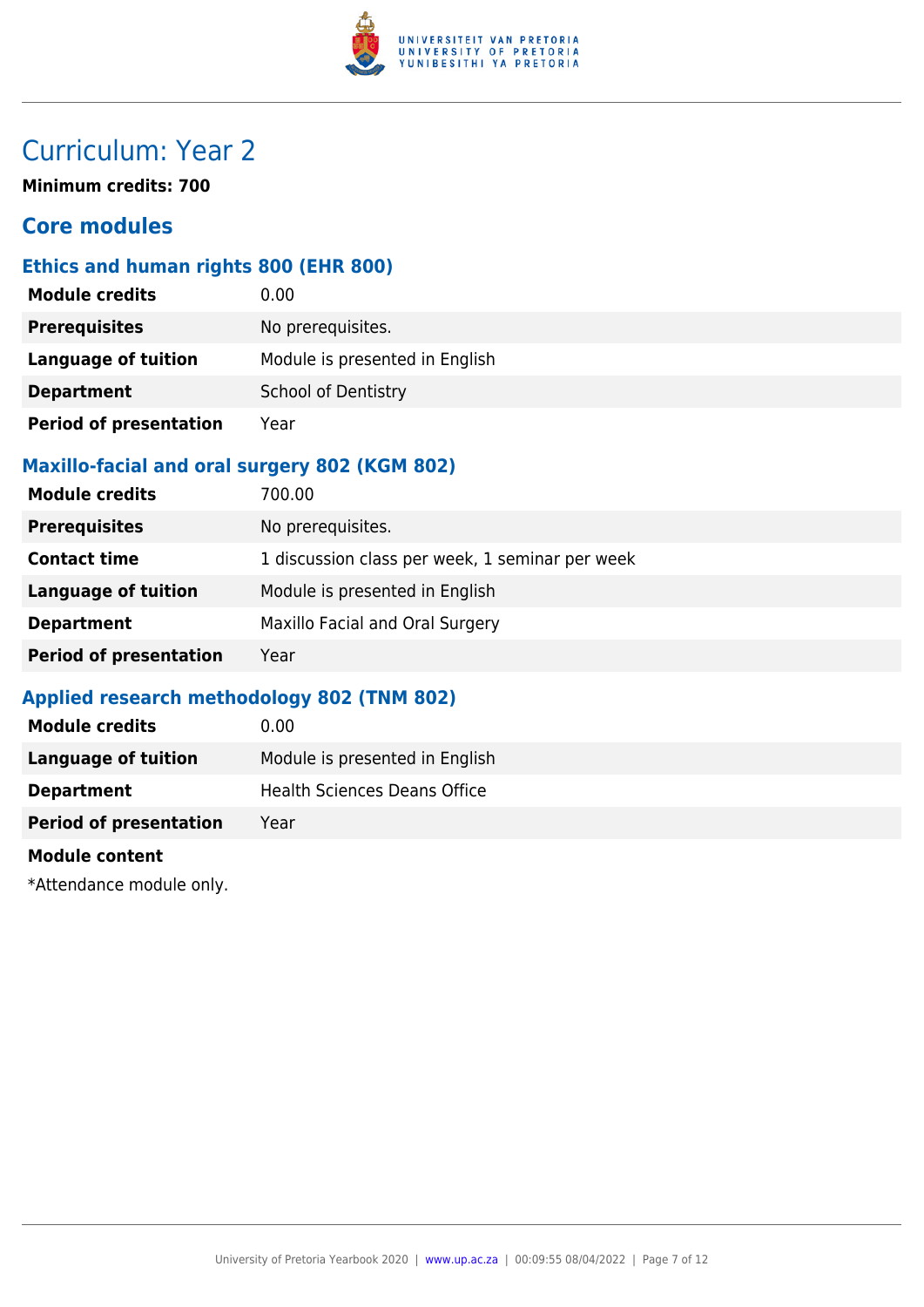

**Minimum credits: 700**

### **Core modules**

#### **Ethics and human rights 800 (EHR 800)**

| <b>Module credits</b>         | 0.00                           |
|-------------------------------|--------------------------------|
| <b>Prerequisites</b>          | No prerequisites.              |
| <b>Language of tuition</b>    | Module is presented in English |
| <b>Department</b>             | <b>School of Dentistry</b>     |
| <b>Period of presentation</b> | Year                           |

#### **Maxillo-facial and oral surgery 802 (KGM 802)**

| <b>Module credits</b>         | 700.00                                          |
|-------------------------------|-------------------------------------------------|
| <b>Prerequisites</b>          | No prerequisites.                               |
| <b>Contact time</b>           | 1 discussion class per week, 1 seminar per week |
| <b>Language of tuition</b>    | Module is presented in English                  |
| <b>Department</b>             | Maxillo Facial and Oral Surgery                 |
| <b>Period of presentation</b> | Year                                            |

#### **Applied research methodology 802 (TNM 802)**

| <b>Module credits</b>         | 0.00                           |
|-------------------------------|--------------------------------|
| Language of tuition           | Module is presented in English |
| <b>Department</b>             | Health Sciences Deans Office   |
| <b>Period of presentation</b> | Year                           |
|                               |                                |

#### **Module content**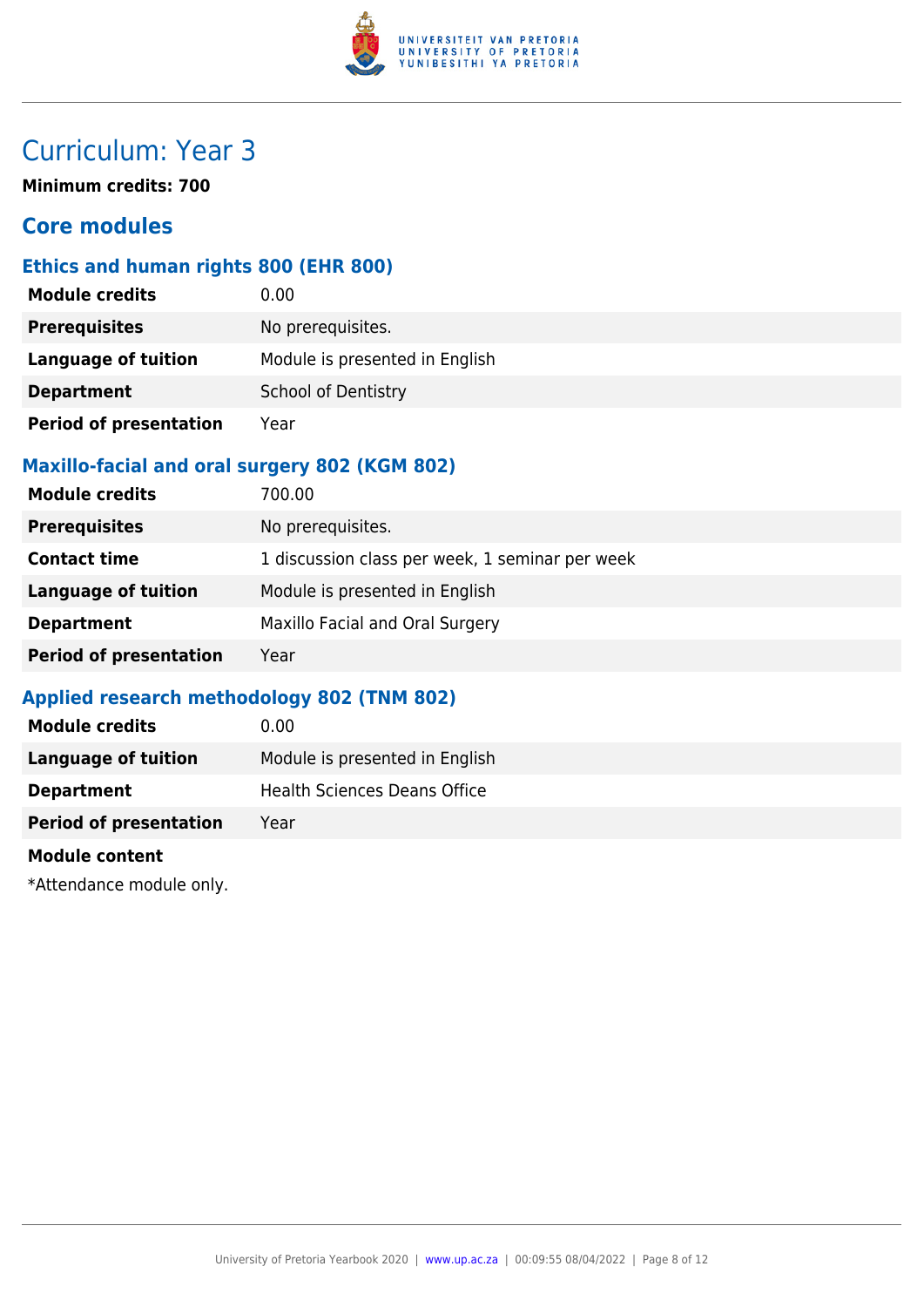

**Minimum credits: 700**

### **Core modules**

#### **Ethics and human rights 800 (EHR 800)**

| <b>Module credits</b>         | 0.00                           |
|-------------------------------|--------------------------------|
| <b>Prerequisites</b>          | No prerequisites.              |
| <b>Language of tuition</b>    | Module is presented in English |
| <b>Department</b>             | <b>School of Dentistry</b>     |
| <b>Period of presentation</b> | Year                           |

#### **Maxillo-facial and oral surgery 802 (KGM 802)**

| <b>Module credits</b>         | 700.00                                          |
|-------------------------------|-------------------------------------------------|
| <b>Prerequisites</b>          | No prerequisites.                               |
| <b>Contact time</b>           | 1 discussion class per week, 1 seminar per week |
| <b>Language of tuition</b>    | Module is presented in English                  |
| <b>Department</b>             | Maxillo Facial and Oral Surgery                 |
| <b>Period of presentation</b> | Year                                            |

#### **Applied research methodology 802 (TNM 802)**

| <b>Module credits</b>         | 0.00                           |
|-------------------------------|--------------------------------|
| Language of tuition           | Module is presented in English |
| <b>Department</b>             | Health Sciences Deans Office   |
| <b>Period of presentation</b> | Year                           |
|                               |                                |

#### **Module content**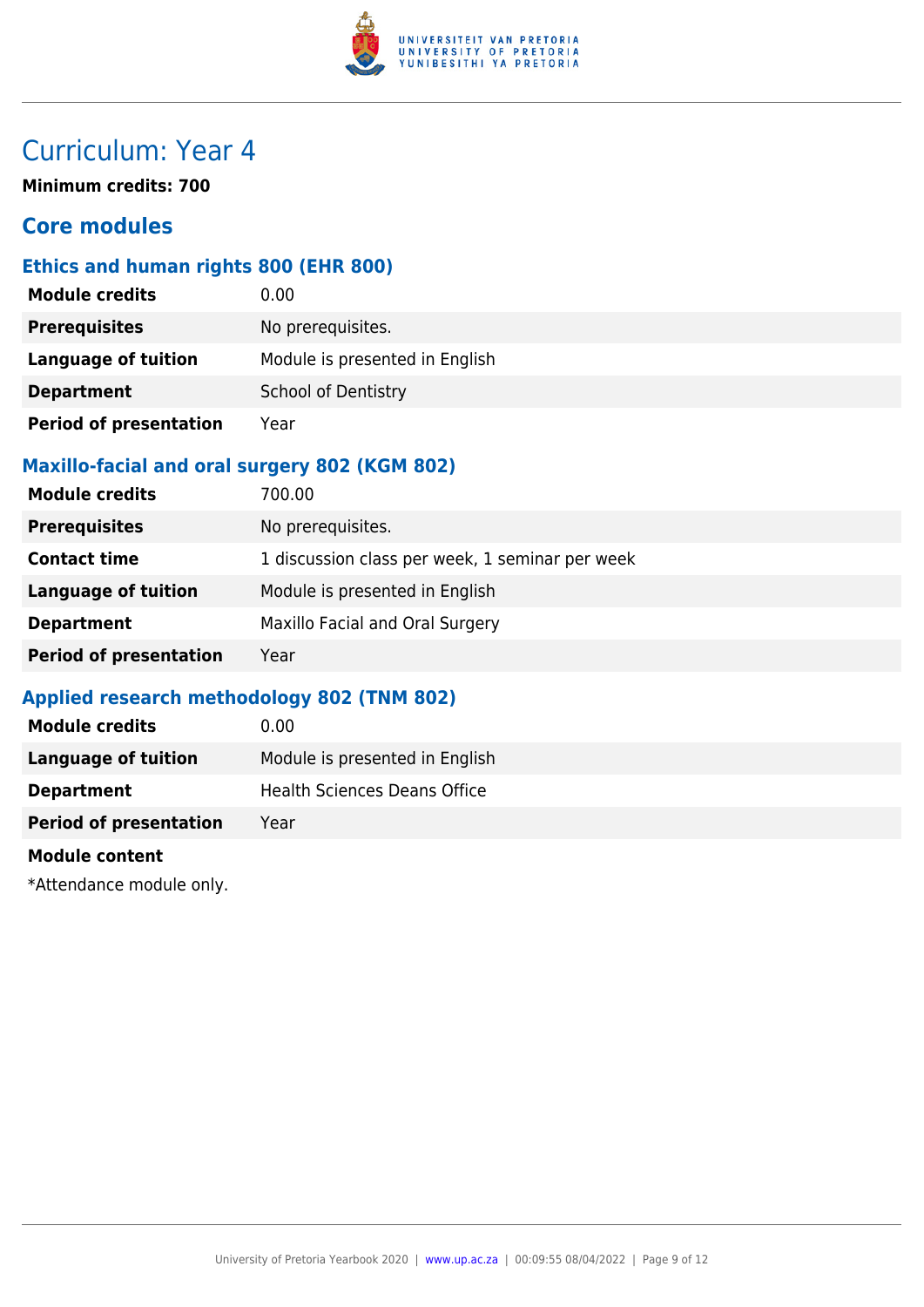

**Minimum credits: 700**

### **Core modules**

#### **Ethics and human rights 800 (EHR 800)**

| <b>Module credits</b>         | 0.00                           |
|-------------------------------|--------------------------------|
| <b>Prerequisites</b>          | No prerequisites.              |
| <b>Language of tuition</b>    | Module is presented in English |
| <b>Department</b>             | <b>School of Dentistry</b>     |
| <b>Period of presentation</b> | Year                           |

#### **Maxillo-facial and oral surgery 802 (KGM 802)**

| <b>Module credits</b>         | 700.00                                          |
|-------------------------------|-------------------------------------------------|
| <b>Prerequisites</b>          | No prerequisites.                               |
| <b>Contact time</b>           | 1 discussion class per week, 1 seminar per week |
| <b>Language of tuition</b>    | Module is presented in English                  |
| <b>Department</b>             | Maxillo Facial and Oral Surgery                 |
| <b>Period of presentation</b> | Year                                            |

#### **Applied research methodology 802 (TNM 802)**

| <b>Module credits</b>         | 0.00                           |
|-------------------------------|--------------------------------|
| Language of tuition           | Module is presented in English |
| <b>Department</b>             | Health Sciences Deans Office   |
| <b>Period of presentation</b> | Year                           |
|                               |                                |

#### **Module content**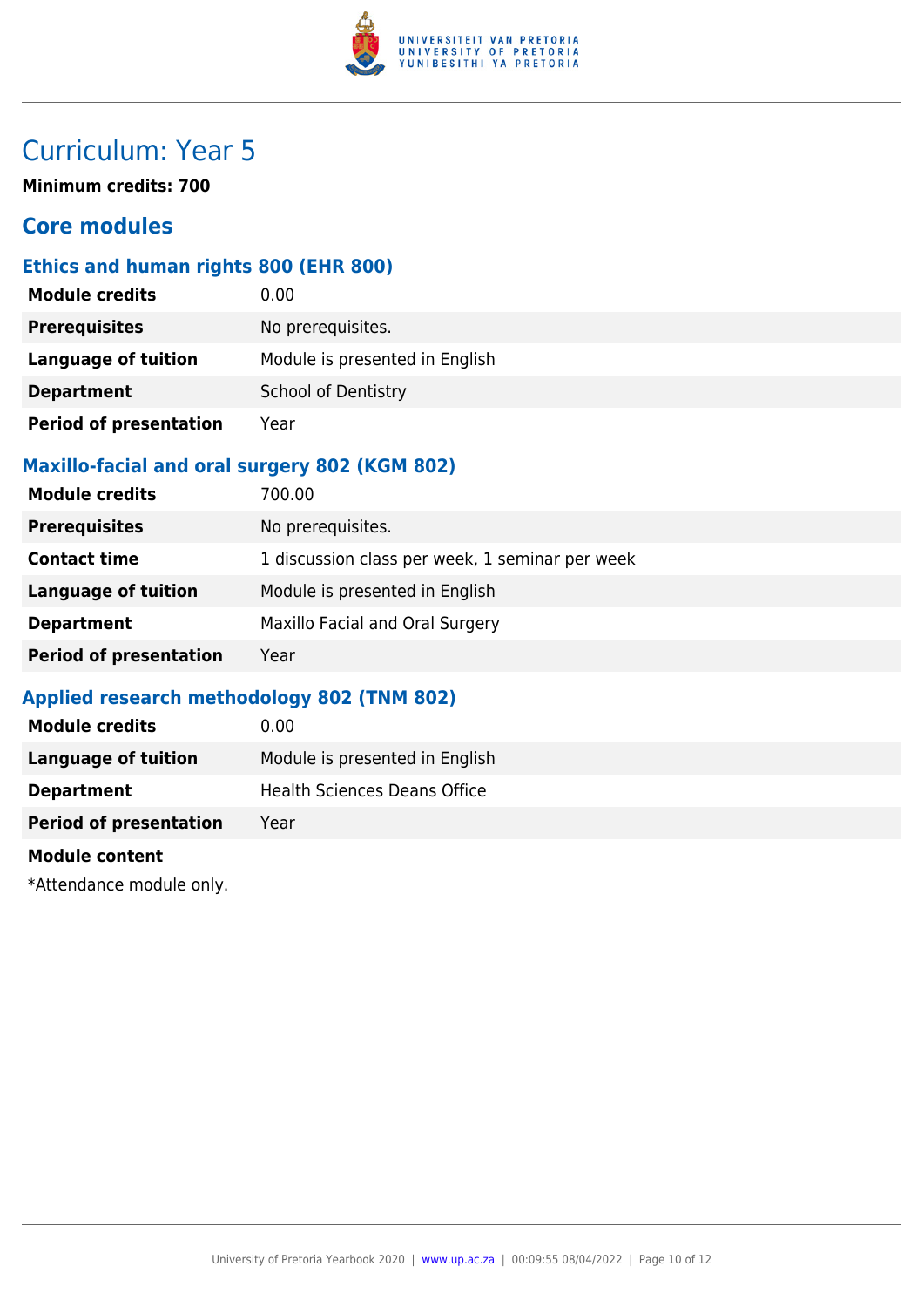

**Minimum credits: 932**

### **Core modules**

### **Principles of surgery 806 (BVC 806)**

| <b>Module credits</b>         | 52.00                          |
|-------------------------------|--------------------------------|
| <b>Prerequisites</b>          | No prerequisites.              |
| <b>Language of tuition</b>    | Module is presented in English |
| <b>Department</b>             | Surgery                        |
| <b>Period of presentation</b> | Year                           |

#### **Maxillo-facial and oral surgery 802 (KGM 802)**

| <b>Module credits</b>         | 700.00                                          |
|-------------------------------|-------------------------------------------------|
| <b>Prerequisites</b>          | No prerequisites.                               |
| <b>Contact time</b>           | 1 discussion class per week, 1 seminar per week |
| <b>Language of tuition</b>    | Module is presented in English                  |
| <b>Department</b>             | Maxillo Facial and Oral Surgery                 |
| <b>Period of presentation</b> | Year                                            |

#### **Dissertation: Maxillofacial and Oral surgery 893 (KGM 893)**

| <b>Module credits</b>         | 180.00                          |
|-------------------------------|---------------------------------|
| Language of tuition           | Module is presented in English  |
| <b>Department</b>             | Maxillo Facial and Oral Surgery |
| <b>Period of presentation</b> | Year                            |